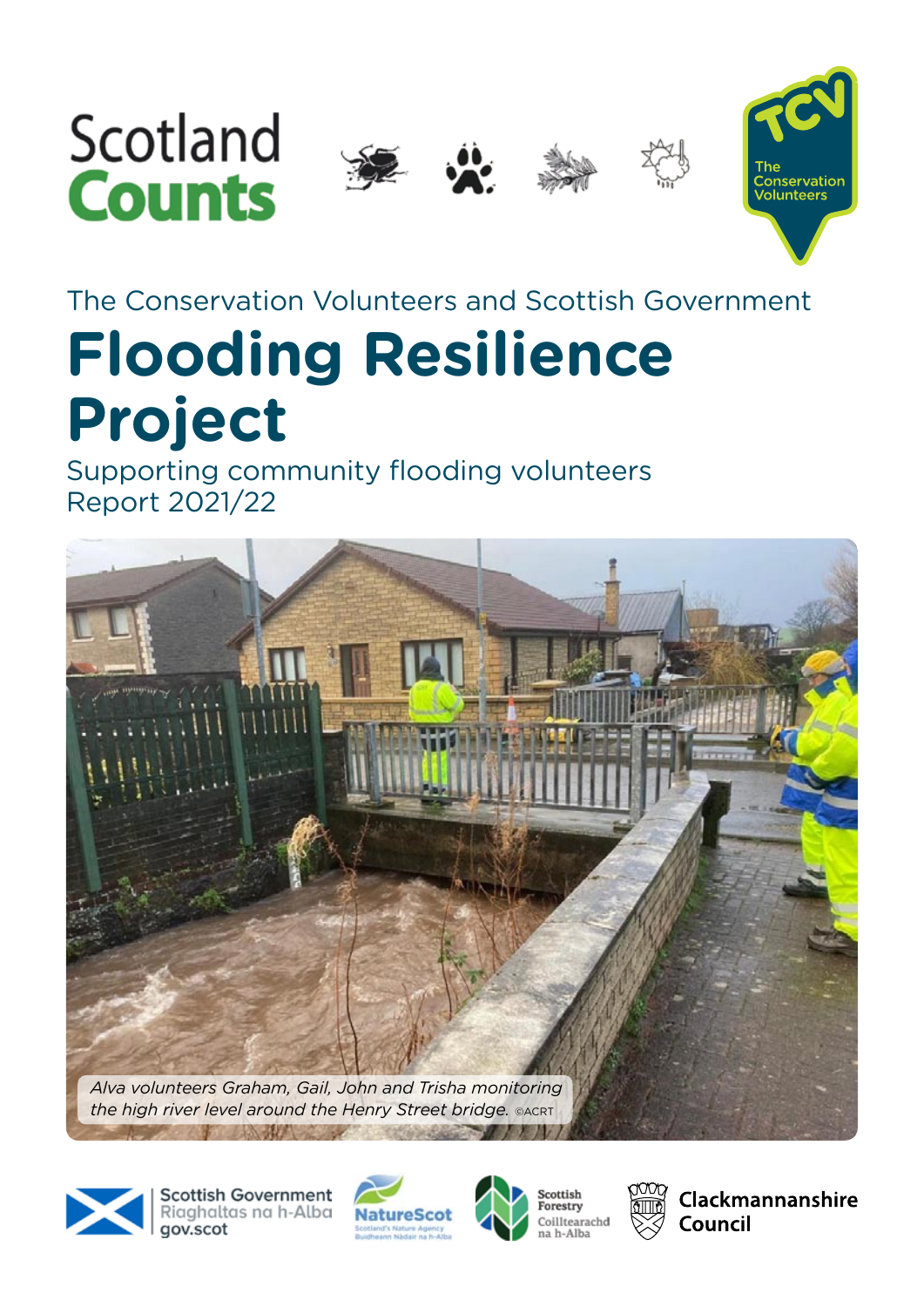## **Contents**

| Local primary school outdoor flooding      |  |
|--------------------------------------------|--|
| New project developments -                 |  |
| Potential areas for project development 10 |  |
|                                            |  |

*Below: On site with Menstrie Community Resilience Group, Scottish Flood Forum and Clacks Council looking at flood monitoring sites in Menstrie and learning how MCRG deal with flood events.* 

*Inset: MCRG "flood pod" stationed next to likely flood locations full of equipment to help the team deal with a flood.*

TCV's Scotland Counts project is run in partnership with the Scottish Government, NatureScot and Scottish Forestry.

This document reports on the Scotland Counts priority Flooding Resilience Project with the Scottish Government and in partnership with various local councils. This project encompasses and promotes capacity building and community resilience engagement on a range of climate impacts with a specific focus on flooding.

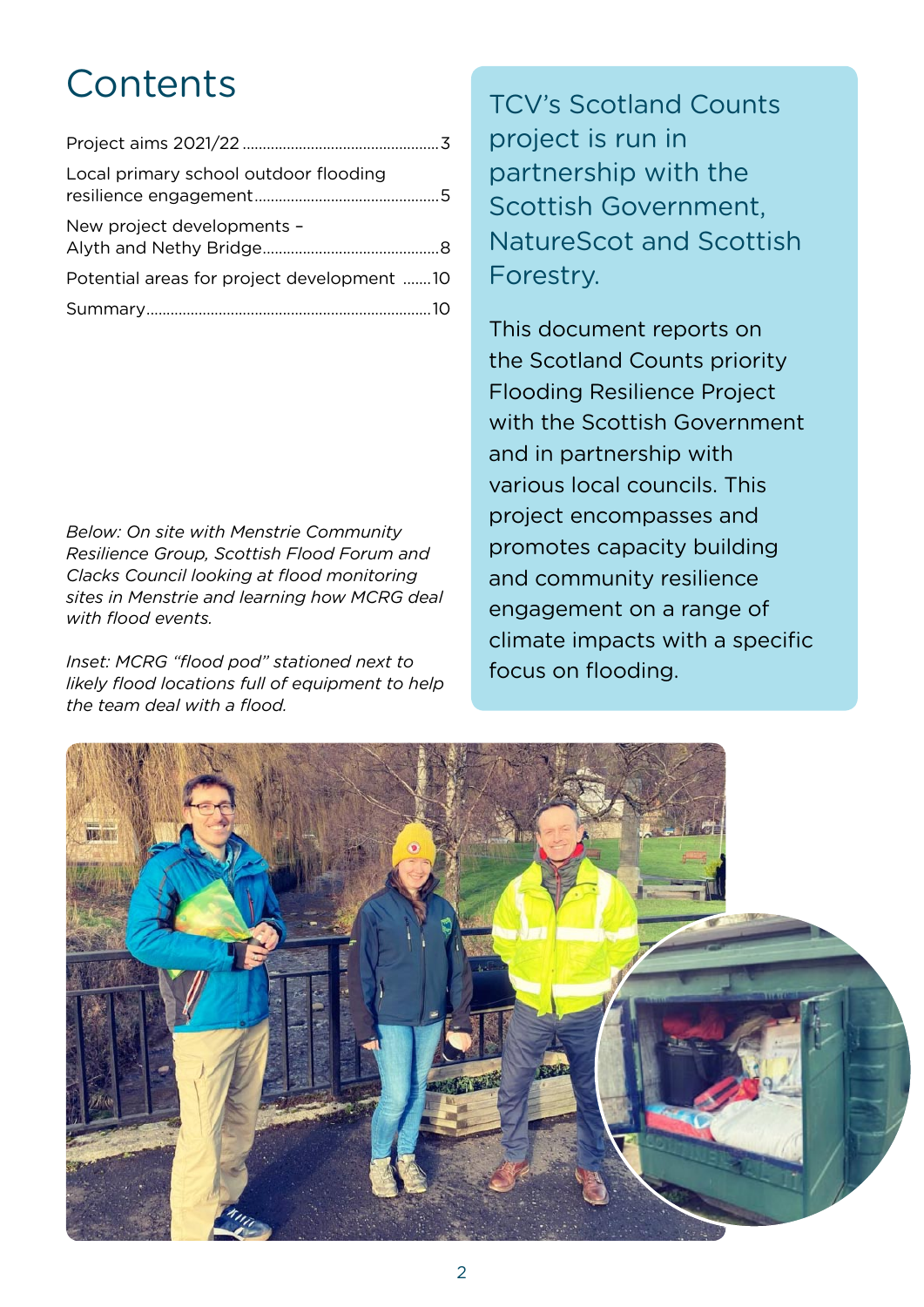## <span id="page-2-0"></span>Project aims 2021/22

In 2021/22, the Flooding Resilience Project proposed to support and strengthen the involved communities in Clackmannanshire and Stirlingshire. Two further areas were identified as priority areas for the project – The Den of Alyth in Perth and Kinross, and Nethy Bridge in the Highlands.

As a result, The Conservation Volunteers (TCV) is now supporting communities with active volunteers across Clackmannanshire, Aberfoyle/Strathard, Fintry and Alyth. We have also begun work to engage with the local community in Nethy Bridge, beginning with sessions in the local primary school.

#### **Continued support of Clackmannanshire flood volunteer projects**

TCV have continued to support Menstrie Community Resilience Group (MCRG) and Tillicoultry, Devonside and Coalsnaughton Flood Group (TIDECO) throughout 2020/22. We attend regular meetings to keep up to date with the groups and any flooding hotspots.

There are active volunteers in Menstrie who submit monthly records of several of the hotspots – 12 records submitted in total for 2021/22.

With feedback from community resilience teams we have made progress, and many TCV volunteers have now joined as community resilience volunteers with the support of TCV. These volunteers have greater support and enhanced training from both TCV and Clackmannanshire Council. They continue to monitor water courses as community resilience volunteers but these groups tend to liaise directly with the council. Through enhanced training provided by the council these volunteers are now able to carry out more work on water courses and attend flooding events or near misses to assist in these events.

TCV is seen as a key partner within these groups, who turn to us for expertise and help when needed. We also look to offer additional training to these flood group volunteers. TCV attends events hosted by flood groups and will offer opportunities for further training in other areas of Citizen Science. These events help to keep volunteers motivated and involved during periods where flood events are not likely.

#### **New project development in Clackmannanshire 2021/2022**

In partnership with Clackmannanshire Council, TCV has successfully engaged with the Alva Community Resilience Team. ACRT are now a fully functioning group, in partnership with Clacks Council, and they have carried out a successful test deployment of flood barriers at one of the main flood risk spots. The RiverTrack system is functioning well, alerting the team to a flooding near miss as reported in a local newspaper [https://www.alloaadvertiser.com/](https://www.alloaadvertiser.com/news/19940769.hillfoots-flooding-teams-alert-weekend-storms/) [news/19940769.hillfoots-flooding-teams-alert-weekend-storms/](https://www.alloaadvertiser.com/news/19940769.hillfoots-flooding-teams-alert-weekend-storms/).

TCV attends regular monthly meetings and supports the group through advice, joint working with volunteers and promotion to new volunteers looking to get involved.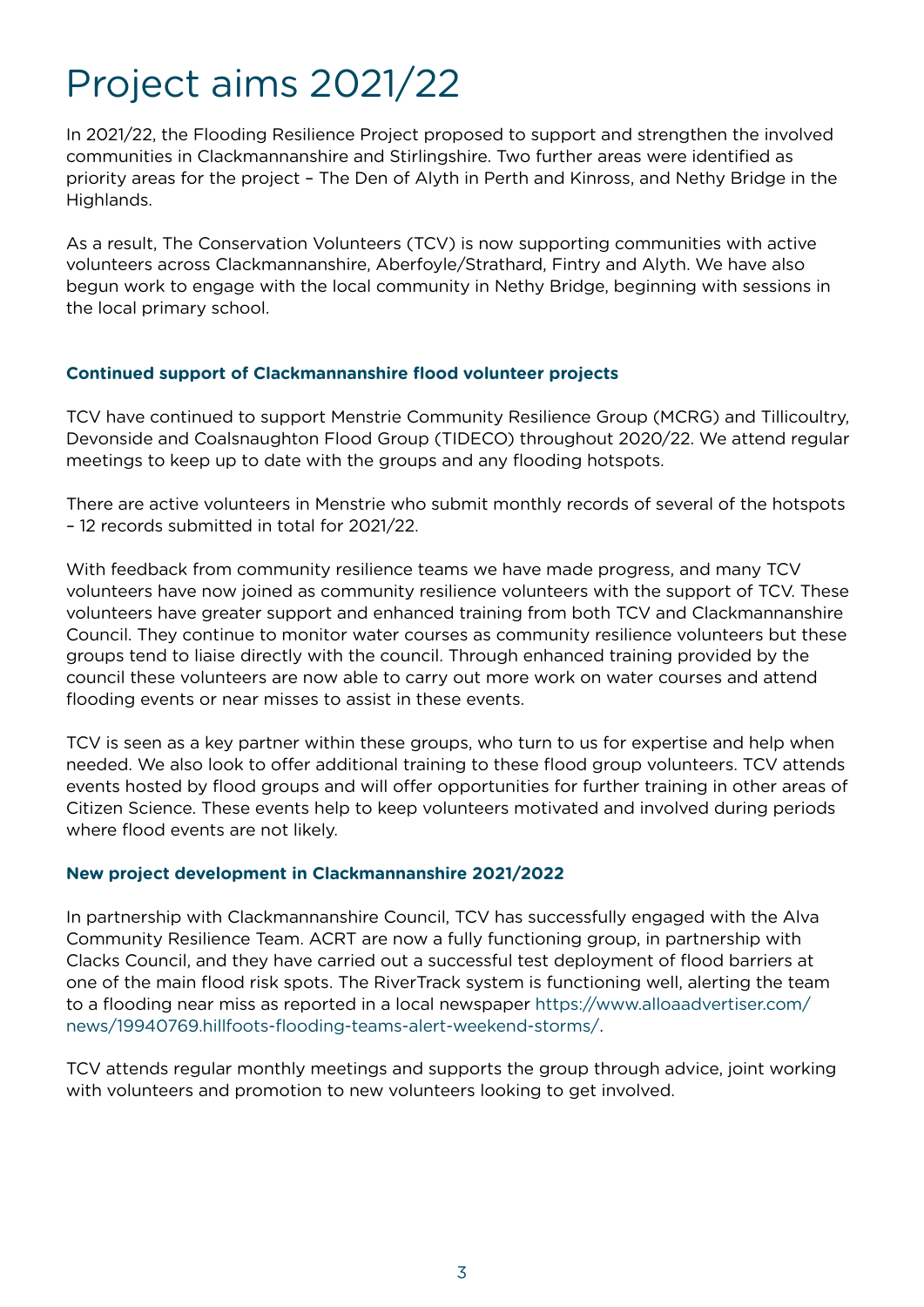#### **Strathard/Aberfoyle**

TCV have a continued presence in Aberfoyle and volunteers provide regular updates on local watercourses. TCV has reconnected with Gail Donald from SEPA, who is keen to develop some partnership working in this area, with a view to engage the community and increase volunteer numbers. Discussions have taken place with a view to join engagement with the local primary school.

#### **Fintry**

A small group of volunteers continue to contribute and Gail Donald is keen to look at further partnership working here with the local primary school.

In a recent meeting with Loch Lomond Fisheries Trust, we discussed the potential for some joint working with TCV volunteers taking part in some tree planting with LLFT within the catchment.

These plans will help to boost numbers and raise the profile of the project within this community.

One volunteer submits monthly records of several of the hotspots – 12 records submitted in total for 2021/22.



*Fintry: Pupils sampling the Endrick's water life with Fergus McFarlane of the Loch Lomond Fisheries Trust.*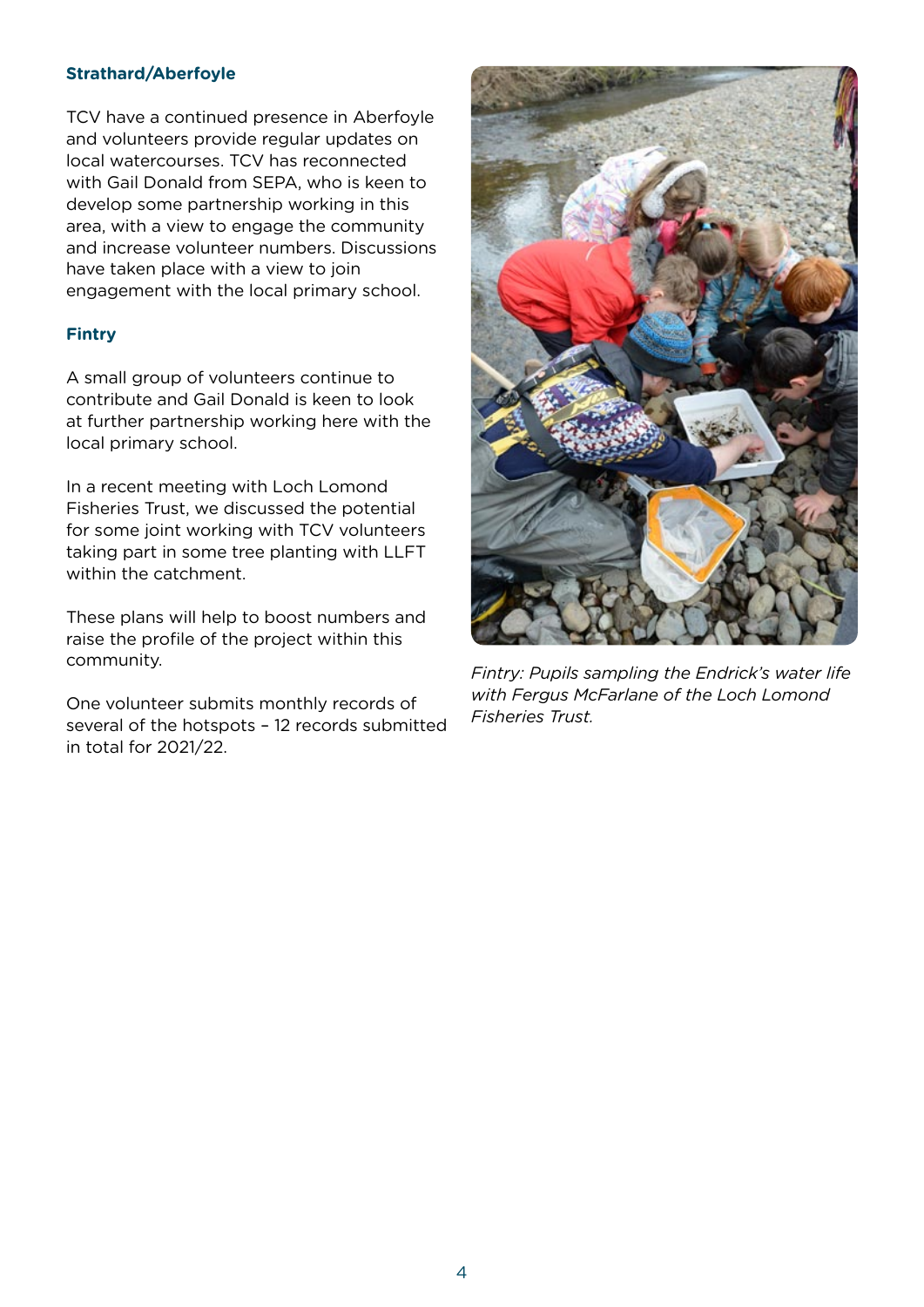## <span id="page-4-0"></span>Local primary school outdoor flooding resilience engagement

The Flooding Resilience Project engages primary school pupils to raise their awareness of flood risk and the theme of resilience. This is combined with Citizen Science activities to encourage the pupils' understanding of wider biodiversity and environmental issues. The school sessions meet the Curriculum for Excellence Resilience and Outdoor Learning Themes.

We have also made a connection with Scottish Water, who are starting a campaign in Clackmannanshire to raise awareness about sewer flooding caused by flushing inappropriate items down the toilet. We have incorporated some of this messaging in our flooding presentations which we give to local schools.

### Alva Primary School and River Track

TCV visited Alva Primary School in March 2022 and gave a classroom presentation to the 37 Primary 7 pupils, focused on flooding and flooding resilience as well as introducing the logo competition. Outdoor practical sessions will follow up in the early summer.

Pupils were excited to take part in a competition to create a new logo for ACRT and will complete their entries prior to the next session. Stuart Cullen, Clacks Council Flooding Officer and Brian Denny, a member of the ACRT group, will attend the school and present a prize to the winning logo design.

In addition to this, Clacks Council has a spare RiverTrack unit which will be installed within the school. Teachers commented on how this would be an invaluable learning resource within the school.

*"This was great for the kids, it's good to help them understand more about what's happening locally."*  Teacher from Abernethy Primary School

### **COALSNAUGHTON** Primary School – FLOODING RESILIENCE

Three sessions were delivered in September 2021 where we introduced the concept of the TCV Flooding Resilience Project and the Logo Competition. TCV's engagement with Coalsnaughton Primary School has taken part in indoor and outdoor sessions, in partnership with the Scottish Government, Clacks Council and Scottish Flood Forum.

The pupils at Coalsnaughton Primary took part in a competition to design the new logo for Tillicoultry, Devonside and Coalsnaughton Flood Group (TIDECO).



*Classroom introduction to flooding resilience at Coalsnaughton Primary School.*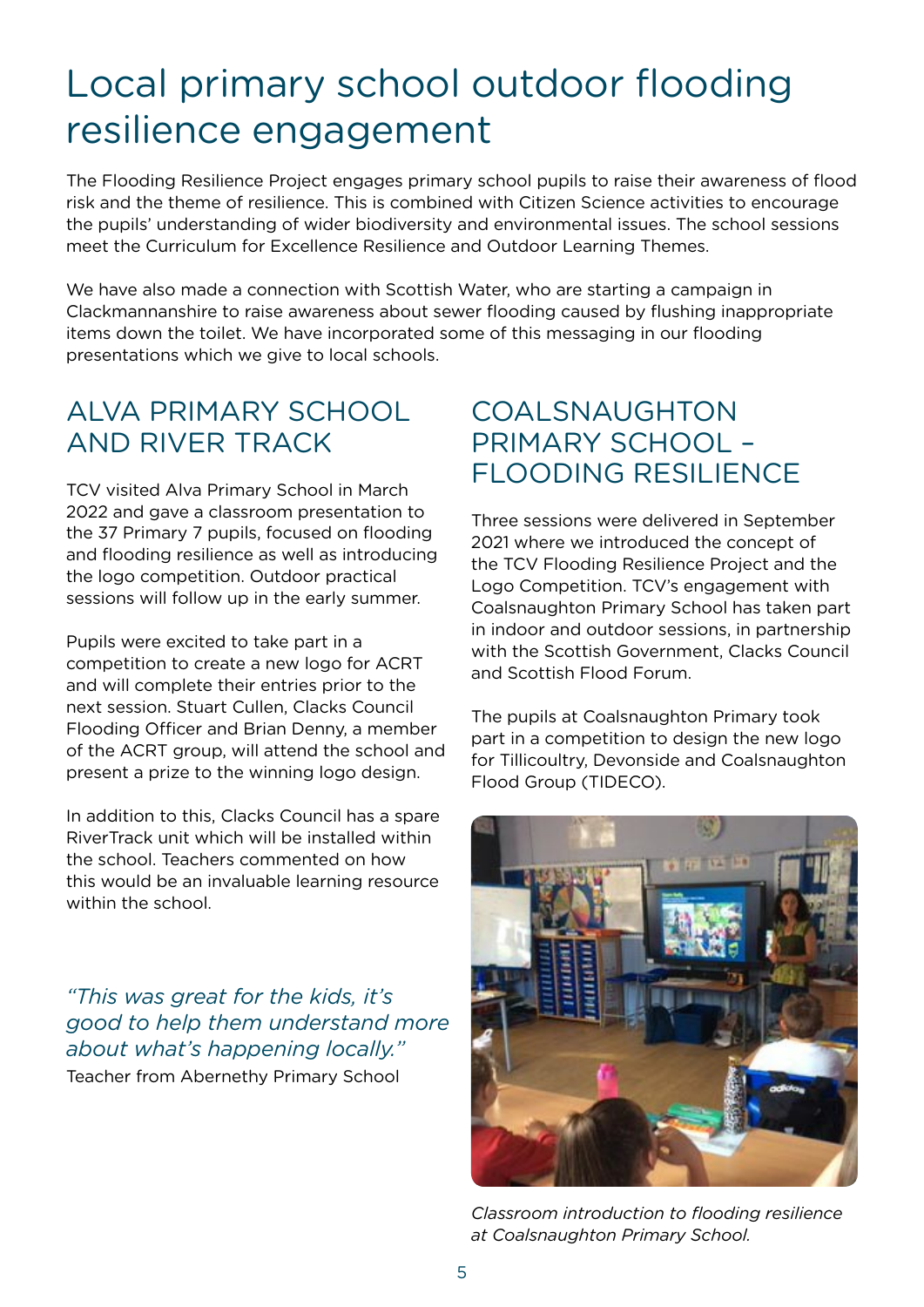Sessions included:

SESSION 1 - Wednesday, 8th Sept - a presentation/discussion on Flooding Awareness and Resilience and introducing the TIDECO logo competition – 18 pupils.

Session 2 – Wednesday, 15th Sept – half a day Citizen Science activity along the River Devon (signs of flooding, wildlife) – 18 pupils.

Session 3 – Wednesday, 29th Sept – pupils presented TIDECO Logo Competition and Prize-giving – 18 pupils and Stuart Cullen, Clacks Council Principal Roads and Flooding Officer and Gail Walker, Danny Raeburn and Reed Oz, members of TIDECO.

Alongside our outdoor engagement, the class were involved in a healthy class competition designing a logo for TIDECO. In partnership with Clacks Council and Scottish Flood Forum we shortlisted the logos. Each group of pupils presented for 5 minutes – why their logo should win, what it means to them and the community, and why they decided to draw their logo. All the designs from the class were of a high standard and so the final selection was difficult to make. The TIDECO logo competition was sponsored by Clacks Council, who kindly provided gift vouchers for the winning group.







*The TIDECO logo winners Cerys and Mia of Coalsnaughton Primary with their prize of gift tokens for their class.*



*Outdoors with pupils from Coalsnaughton Primary School monitoring the local wildlife along the River Devon and looking out for signs of flooding.*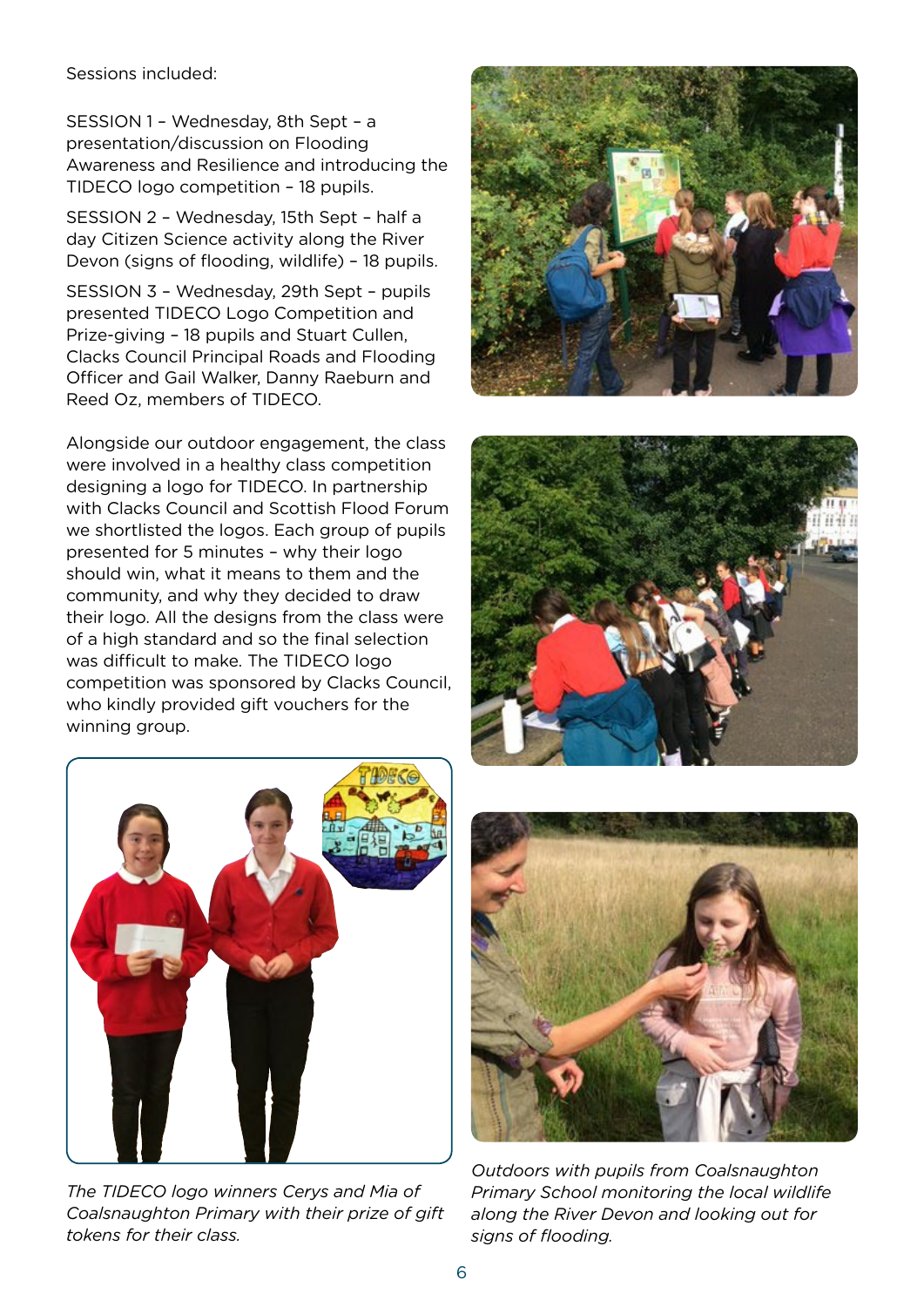#### Abernethy Primary School – Flooding **RESILIENCE**

Abernethy Primary School in Nethy Bridge is the most recent school to get involved with TCV's Flooding Resilience Project. Nethy Bridge and the surrounding areas are prone to flooding, and this is the first step in engaging this community with the project. Two sessions have taken place with the Primary 5-7 pupils, with a total of 24 pupils taking part.

Session 1 took place on March 1st and was an online presentation introducing the pupils to the project and flooding.

Session 2 took place on March 14th and was an in person session. Pupils carried out a "water course inspection" of a small burn which runs through their school grounds, followed by some Citizen Science activities of kick sampling and pond dipping.







*Pupils from Abernethy Primary School taking part in water course monitoring and a pond dip.*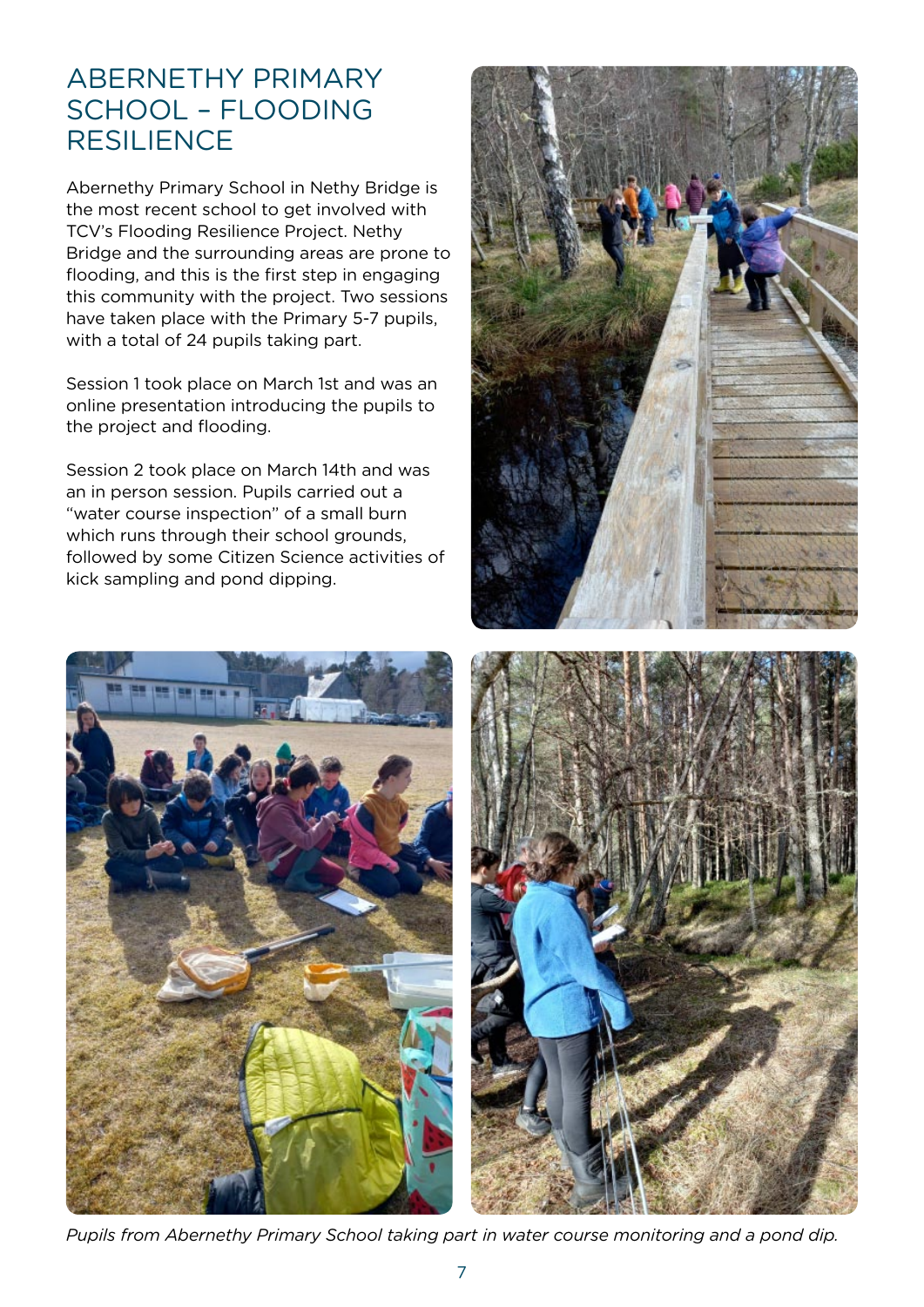## <span id="page-7-0"></span>New project developments – Alyth and Nethy Bridge

### Alyth River Keepers and Cateran **FCOMUSEUM**

A new monitoring project has been successfully developed in the Den of Alyth in partnership with Alyth River Keepers and Alyth Community Support Group who take the lead with response actions to flooding. Alyth has previously been affected by flooding and has a RiverTrack monitor fitted in the town. Perth and Kinross Council (PKC) are in full support of the project.

The monitoring of the Alyth Burn proposed by the group will supplement the quarterly inspections already undertaken by the Council. The Council also supplied maps of the Den which TCV have used to produce our recording sheets for river monitoring. We also have Scottish Flood Forum's support and they have provided expert advice and guidance.

18 hotspots have been identified within the burn to be monitored. Following site visits and finalisation of recording sheets, 5 new

volunteers have been recruited in Alyth and are now regularly monitoring the 18 flooding hotspots. We have had successful updates from volunteers which were relayed via TCV to PKC following storms in February. Several downed trees and branches were blocking or partially blocking the water course and volunteers produced a detailed map of this which was forwarded to the Council. Feeback from both the volunteer group and the Council was very positive about this, with the Council pleased about the detailed report provided and volunteers happy to see quick action taken by the Council to remove blockages.

6 completed recording sheets have been submitted by volunteers since they began recording in January of 2022, and this number would be higher if the Den had not been closed for several weeks in February and early March due to storm damaged trees.

The local scout group had expressed an interest in becoming involved in monitoring and clearing the river. TCV will provide training to get them set up as volunteers.



*Storm damage map produced by Den of Alyth Volunteers for Perth and Kinross Council.*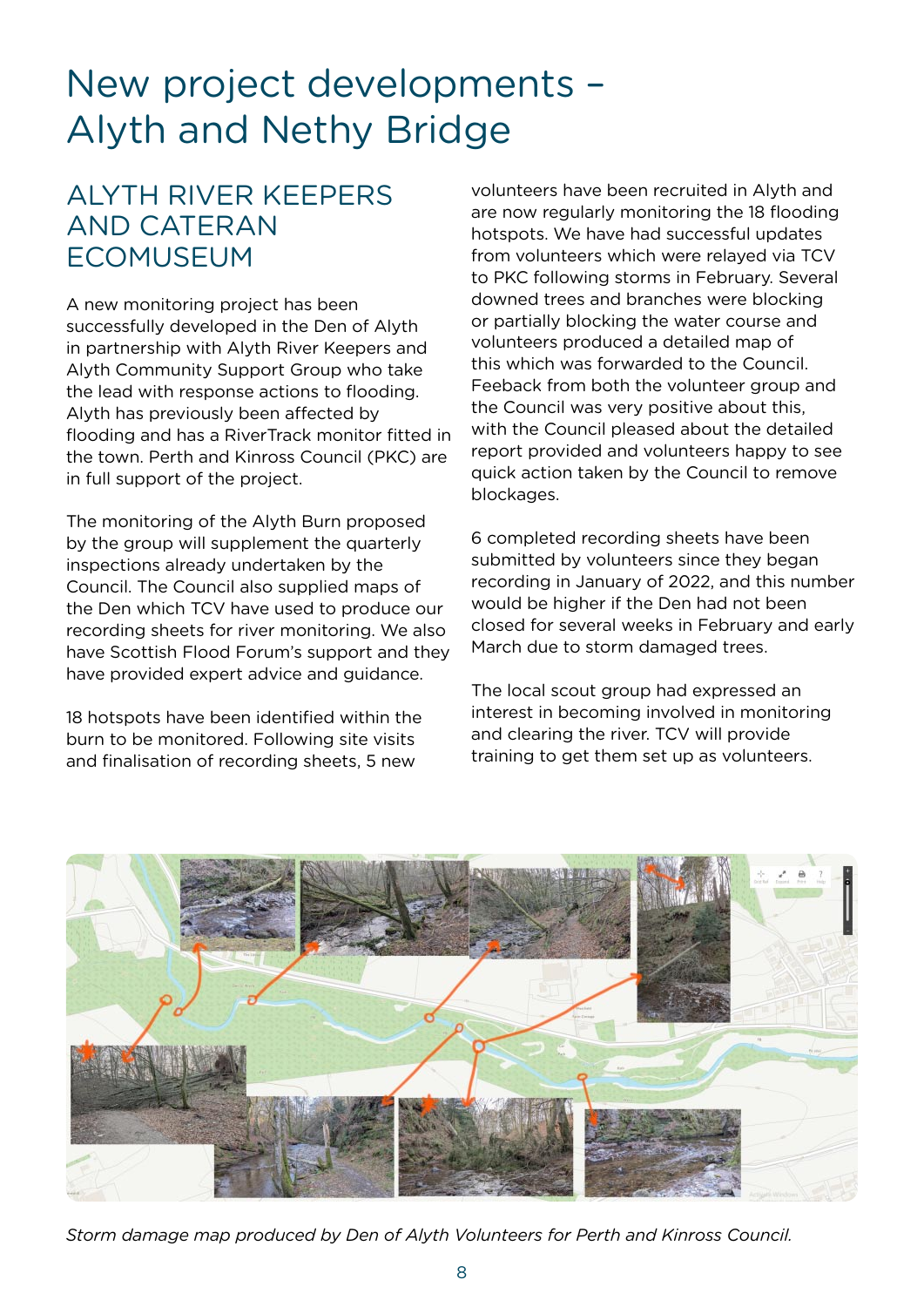

#### **Cateran Ecomuseum**

The Cateran Ecomuseum has also shown an interest in the project in Alyth. On September 18th 2021, TCV delivered a co-designed "BioBlitz your River" event with the museum at the local River Ericht. 34 members of the public attended this event and took part in the BioBlitz.

The Cateran Ecomuseum is also working with Sheffield University to map Citizen Science projects across the whole of the Tay Bioregion and would like to include the flooding resilience project in this work.

*Above: River Ericht "BioBlitz your River" event in partnership with Cateran Ecomuseum. Some participants looking for invertebrates in the kick samples from the river.*

#### Nethy Bridge

TCV, Scottish Flood Forum and Alan Fraser, Team Leader at Highland Council, met to discuss outline plans to build better resilience to flooding in Nethy Bridge. Alan was very positive and supports TCV's flooding resilience engagement project to be delivered with a local school (details of this engagement above). Having the local authority on board as well as successful school engagement is a great positive step for this project. Some initial connections have been made with Nethy Bridge Community Council, and TCV will look to continue to strengthen these relationships in the coming year.